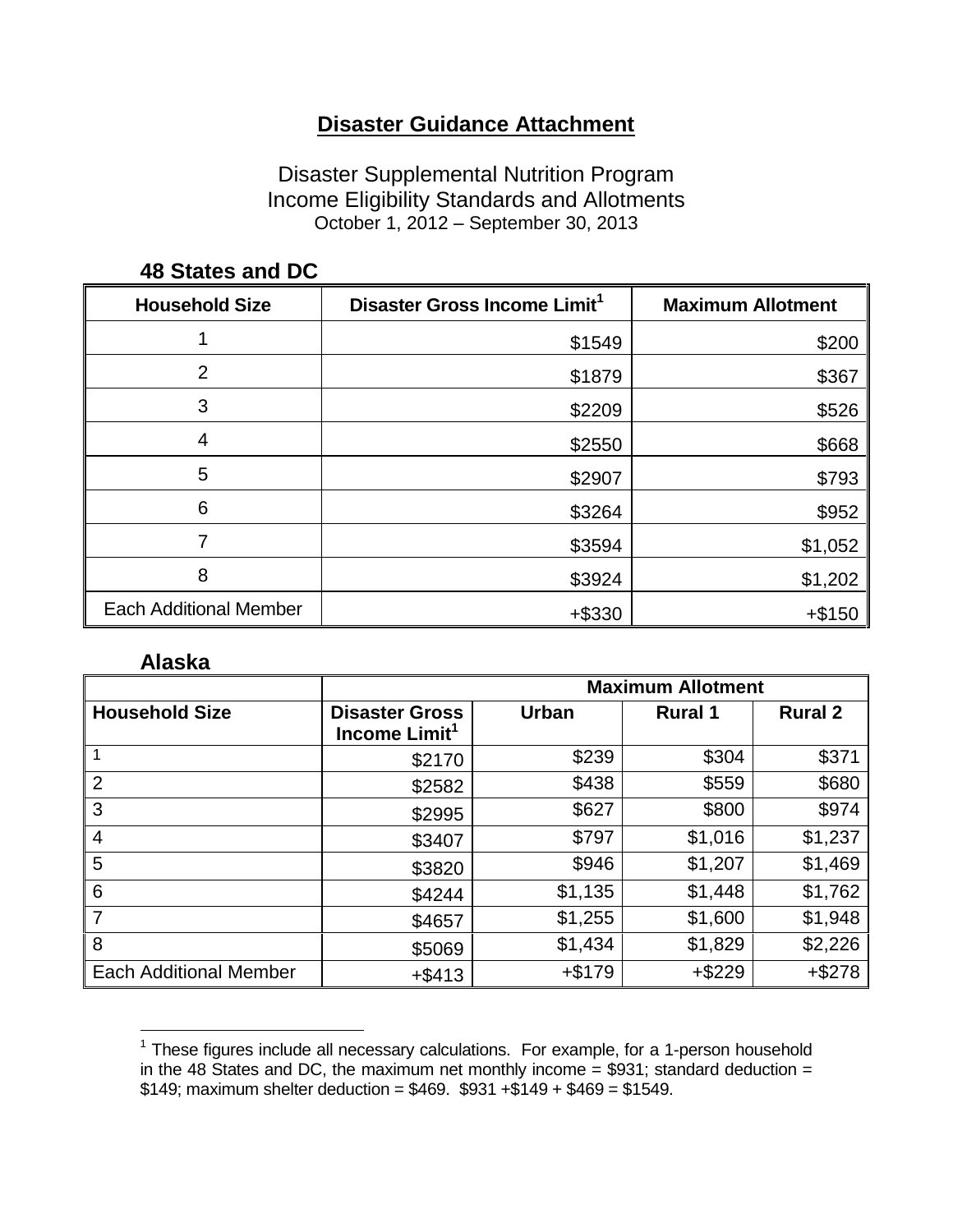### **Hawaii**

| <b>Household Size</b>         | Disaster Gross Income Limit <sup>1</sup> | <b>Maximum Allotment</b> |
|-------------------------------|------------------------------------------|--------------------------|
|                               | \$1915                                   | \$314                    |
| 2                             | \$2294                                   | \$575                    |
| 3                             | \$2673                                   | \$824                    |
| 4                             | \$3053                                   | \$1,046                  |
| 5                             | \$3436                                   | \$1,243                  |
| 6                             | \$3847                                   | \$1,491                  |
| 7                             | \$4226                                   | \$1,648                  |
| 8                             | \$4605                                   | \$1,884                  |
| <b>Each Additional Member</b> | +\$380                                   | $+ $236$                 |

## **Guam**

| <b>Household Size</b>         | Disaster Gross Income Limit <sup>1</sup> | <b>Maximum Allotment</b> |
|-------------------------------|------------------------------------------|--------------------------|
|                               | \$1781                                   | \$295                    |
| $\overline{2}$                | \$2111                                   | \$541                    |
| 3                             | \$2441                                   | \$775                    |
| 4                             | \$2790                                   | \$985                    |
| 5                             | \$3175                                   | \$1,169                  |
| 6                             | \$3560                                   | \$1,403                  |
| 7                             | \$3890                                   | \$1,551                  |
| 8                             | \$4220                                   | \$1,773                  |
| <b>Each Additional Member</b> | $+ $330$                                 | $+$ \$222                |